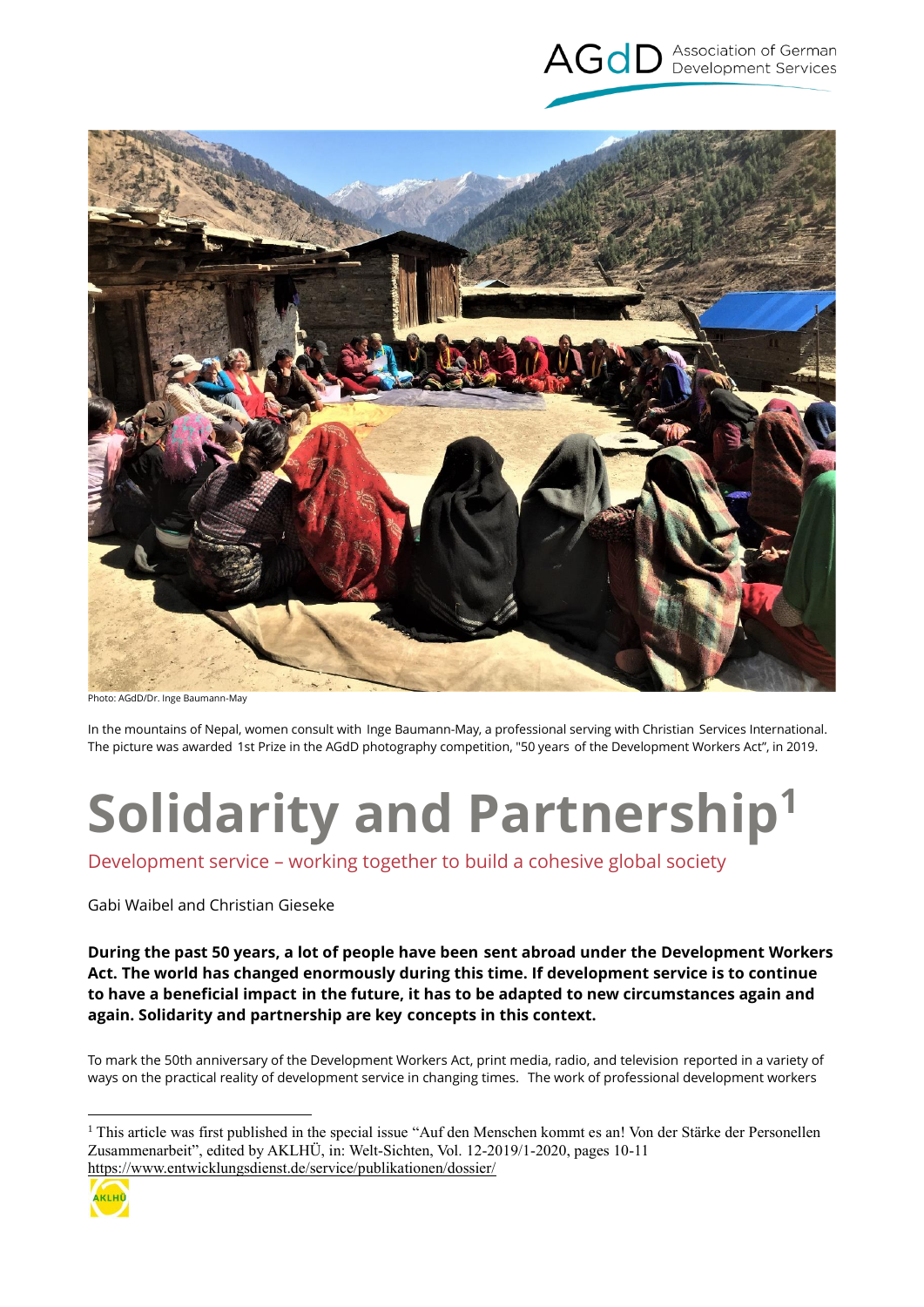

was acknowledged. And the special features of development service were highlighted. Development service builds and fosters solidarity and thereby opens up possibilities for positive social change at various levels in host countries and here in Germany too. This is now more important than ever before. We need "people with heart and mind who set out courageously of their own accord" and "who know what is needed, what will find acceptance, and what kind of support actually promotes development," as German Chancellor Angela Merkel said at the celebration of the 50th anniversary of the Development Workers Act.

For more than five decades, the development service agencies have been working together with their local partners to promote social justice, democracy, peace, better living conditions for disadvantaged people, and greater sustainability. The 'one world' has changed a lot in this time and development cooperation has become a professional undertaking. Through the deployment of more than 30,000 professionals in more than 100 countries worldwide (during the past 20 years this has included civil peace service workers), a great deal of knowledge, based on experience, has been built up.

### | **Solidarity is work**

Solidarity remains a key concept in development service. It is tied up with the idea of a partnership of equals. And it becomes a practical reality through the active commitment of individual professional development workers. In his new book (Solidarität, Munich, 2019), sociologist Heinz Bude examines the term "solidarity", addresses the issue of "solidarity in a world of inequality", and sums up as follows: Everything is getting better and worse at the same time, fairer and increasingly unfair. Whereas income levels and living standards are converging globally, they are diverging at the national level. And in some countries the situation has deteriorated dramatically. The relationship between the global North and the global South is changing. Divisions and faultlines have become sharper and deeper in many places. Bude argues that solidarity is desperately needed to hold the global society of the future together. Solidarity grows when we take action for - and together with - other people. It is hard work. But solidarity does not, in itself, solve any problems. Instead, according to Bude, it raises the question: What is it that is worth living for?

### | **People working together**

We need to work together - again and again in projects and partnerships - to find, discuss, and negotiate the answer to this question. This is why partnerships are a key part of development service. They meet the need for joint learning, for intercultural sharing of experiences, and for effective and sustainable implementation of joint projects and measures.

### | **Solidarity that reaches Germany**

It is also important that the solidarity between local employees and target groups and professional development workers,

that is born and grows out of development service, also reaches Germany. During their development service, professionals acquire a wide range of skills and competencies that they continue to use professionally. Today, their international and intercultural experience is important in a lot of sectors. And it is especially in demand, where working with refugees is concerned. AGdD's Reintegration Programme supports returning professionals in the assessment of their competencies; a special tool, the development service ProfilPASS, was created for this purpose in 2019.

Professionals who have completed their service and returned to Germany or elsewhere in Europe, also practise solidarity

through part-time or voluntary work in addition to their new main employment. Ivan Tadic (who was in Cambodia with CFI, 2008-2015) set up two voluntary service projects for refugees. Katrin Heeskens (in Kenya with AGIAMONDO, 2008 to 2011), together with her husband and friends, founded an association for the support of disadvantaged children and young people in Isiolo and succeeded in getting elected to the local council. "These people return from their development service with a great sense of responsibility and a high degree of sensitivity to the needs of others. (… They) know what solidarity is," noted the recently deceased former Federal Minister for Economic Cooperation, Erhard Eppler, in an interview marking the anniversary of the Development Workers Act.

At an AGdD forum with more than 60 returnees in July 2019, it became clear once again that professional development workers are keen to remain active in the field of development policy. As experts in development policy issues and debates, they want to build a better network and contribute their ideas, values, and visions for the future. One participant reported that she had returned "full of energy" to put into "bringing about structural change". AGdD, the AKLHÜ, and its member organizations are keen to channel this know-how, so that it bears fruit in the public debate about development policy.